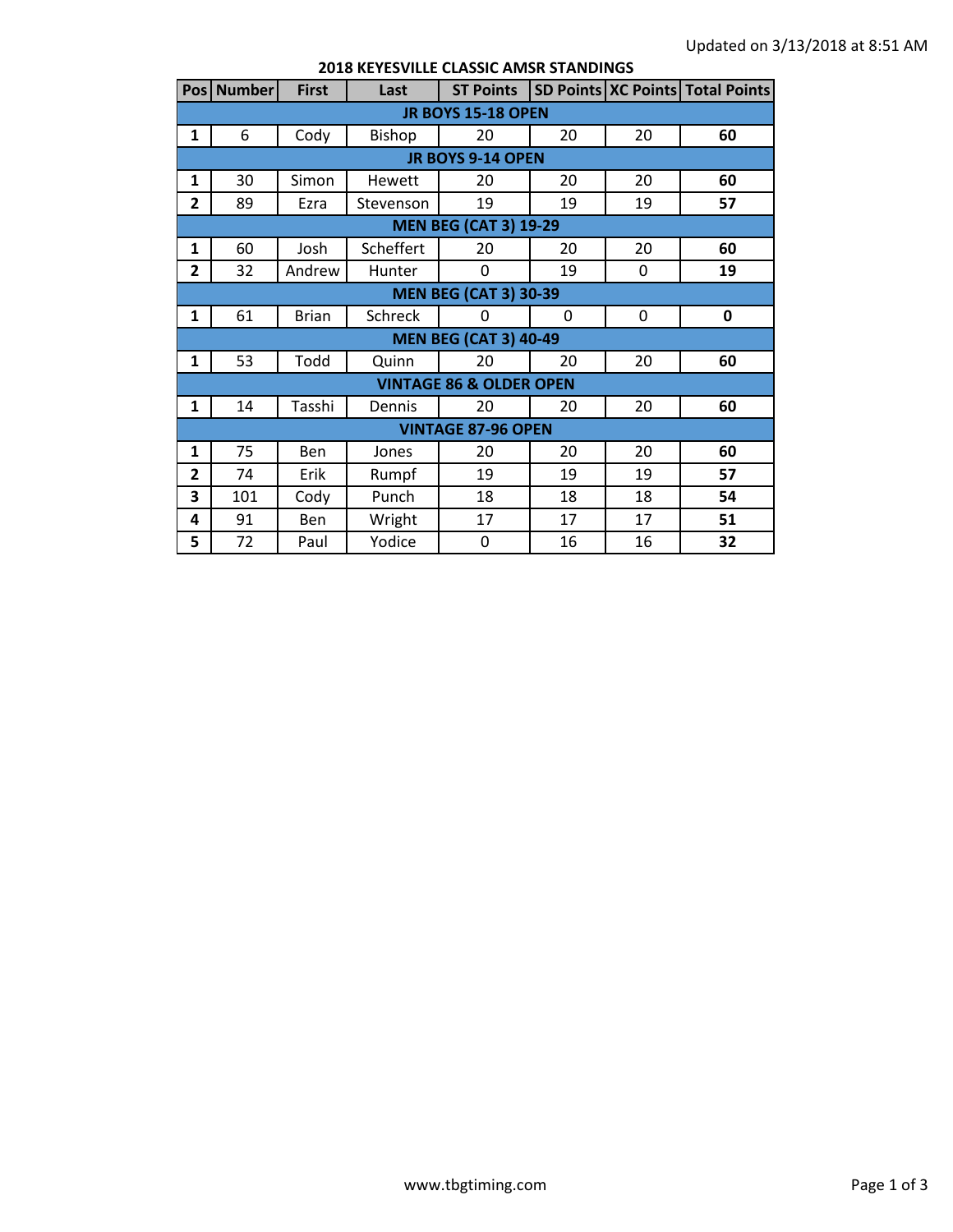| <b>2018 KEYESVILLE CLASSIC AMSR STANDINGS</b> |  |  |
|-----------------------------------------------|--|--|
|-----------------------------------------------|--|--|

|                                  | Pos Number   | <b>First</b>   | Last            | <b>ST Points</b>                 |    |    | SD Points   XC Points   Total Points |  |  |
|----------------------------------|--------------|----------------|-----------------|----------------------------------|----|----|--------------------------------------|--|--|
| <b>MEN SPORT (CAT 2) 19-29</b>   |              |                |                 |                                  |    |    |                                      |  |  |
| 1                                | 49           | Dillon         | Osleger         | 19                               | 20 | 20 | 59                                   |  |  |
| $\overline{\mathbf{2}}$          | 36           | Gerald         | Kammerzell      | 20                               | 16 | 19 | 55                                   |  |  |
| 3                                | 29           | Greg           | Healy           | 17                               | 19 | 18 | 54                                   |  |  |
| 4                                | 23           | <b>Blake</b>   | Foreshee        | 18                               | 18 | 17 | 53                                   |  |  |
| 5                                | 34           | Thomas         | <b>Jelderks</b> | 16                               | 17 | 16 | 49                                   |  |  |
| <b>MEN SPORT (CAT 2) 30-39</b>   |              |                |                 |                                  |    |    |                                      |  |  |
| $\mathbf{1}$                     | 90           | Ryan           | Abler           | 20                               | 20 | 19 | 59                                   |  |  |
| $\overline{2}$                   | 7            | jeff           | brannstrom      | 19                               | 19 | 20 | 58                                   |  |  |
| 3                                | 52           | Casey          | Pozdolski       | 16                               | 17 | 18 | 51                                   |  |  |
| 4                                | 38           | Eric           | Langlais        | 18                               | 15 | 17 | 50                                   |  |  |
| 5                                | 56           | Corey          | Reese           | 17                               | 16 | 16 | 49                                   |  |  |
| 6                                | 13           | James          | Dawson          | 15                               | 18 | 15 | 48                                   |  |  |
| <b>MEN SPORT (CAT 2) 40-49</b>   |              |                |                 |                                  |    |    |                                      |  |  |
| $\mathbf{1}$                     | 96           | Eddie          | Silva           | 20                               | 19 | 20 | 59                                   |  |  |
| $\overline{2}$                   | 103          | Scott          | Harper          | 19                               | 20 | 19 | 58                                   |  |  |
|                                  |              |                |                 | <b>MEN SPORT (CAT 2) 50-59</b>   |    |    |                                      |  |  |
| $\mathbf{1}$                     | 9            | Emilio         | Cervantes       | 20                               | 20 | 20 | 60                                   |  |  |
| $\overline{2}$                   | 35           | lan            | Jones           | 19                               | 19 | 19 | 57                                   |  |  |
|                                  |              |                |                 | <b>MEN SPORT (CAT 2) SS OPEN</b> |    |    |                                      |  |  |
| 1                                | 24           | Greg           | Garth           | 20                               | 20 | 20 | 60                                   |  |  |
| $\overline{2}$                   | 15           | Joey           | Dolowy          | 19                               | 19 | 19 | 57                                   |  |  |
|                                  |              |                |                 | <b>WOMEN SPORT (CAT 2) 19-29</b> |    |    |                                      |  |  |
| 1                                | 63           | Annalisa       | Sims            | 20                               | 20 | 20 | 60                                   |  |  |
|                                  |              |                |                 | <b>WOMEN SPORT (CAT 2) 30-39</b> |    |    |                                      |  |  |
| 1                                | 87           | Lisa           | Maves           | 20                               | 20 | 20 | 60                                   |  |  |
| $\overline{2}$                   | 97           | Meisha         | Warren          | 19                               | 18 | 19 | 56                                   |  |  |
| 3                                | 54           | Danilu         | Ramirez         | 18                               | 19 | 18 | 55                                   |  |  |
|                                  |              |                |                 | <b>WOMEN SPORT (CAT 2) 40-49</b> |    |    |                                      |  |  |
| 1                                | 10           | Christa        | Clippinger      | 20                               | 20 | 20 | 60                                   |  |  |
|                                  |              |                |                 | <b>WOMEN SPORT (CAT 2) 50-59</b> |    |    |                                      |  |  |
| $\mathbf{1}$                     | 37           | Tamara         | Lamb            | 20                               | 19 | 20 | 59                                   |  |  |
| $\overline{2}$                   | 115          | Nancy          | Aguilar         | 19                               | 20 | 0  | 39                                   |  |  |
|                                  |              |                |                 | <b>MEN ELITE (CAT 1) OPEN</b>    |    |    |                                      |  |  |
| 1                                | $\mathbf{1}$ | Menso          | De Jong         | 20                               | 20 | 20 | 60                                   |  |  |
| $\overline{2}$                   | 85           | Sam            | <b>Brehm</b>    | 19                               | 14 | 19 | 52                                   |  |  |
| 3                                | 31           | Jim            | Hewett          | 15                               | 18 | 18 | 51                                   |  |  |
| 4                                | 44           | David          | Mayhew          | 18                               | 16 | 16 | 50                                   |  |  |
| 5                                | 20           | Gareth         | Feldstein       | 16                               | 15 | 17 | 48                                   |  |  |
| 6                                | 41           | <b>Myles</b>   | lucas           | 14                               | 19 | 14 | 47                                   |  |  |
| $\overline{\mathbf{z}}$          | 62           | Cody           | Schwartz        | 17                               | 13 | 15 | 45                                   |  |  |
| 8                                | 59           | <b>Blake</b>   | Rowan           | 13                               | 12 | 13 | 38                                   |  |  |
| 9                                | 84           | Derek          | Hermon          | 11                               | 11 | 11 | 33                                   |  |  |
| 10                               | 88           | Grayson        | Oldham          | 10                               | 10 | 12 | 32                                   |  |  |
| 11                               | 26           | <b>Brandon</b> | Gritters        | 12                               | 17 | 0  | 29                                   |  |  |
| <b>MEN ELITE (CAT 1) SS OPEN</b> |              |                |                 |                                  |    |    |                                      |  |  |
| 1                                | 27           | Kyle           | Harder          | 20                               | 20 | 0  | 40                                   |  |  |